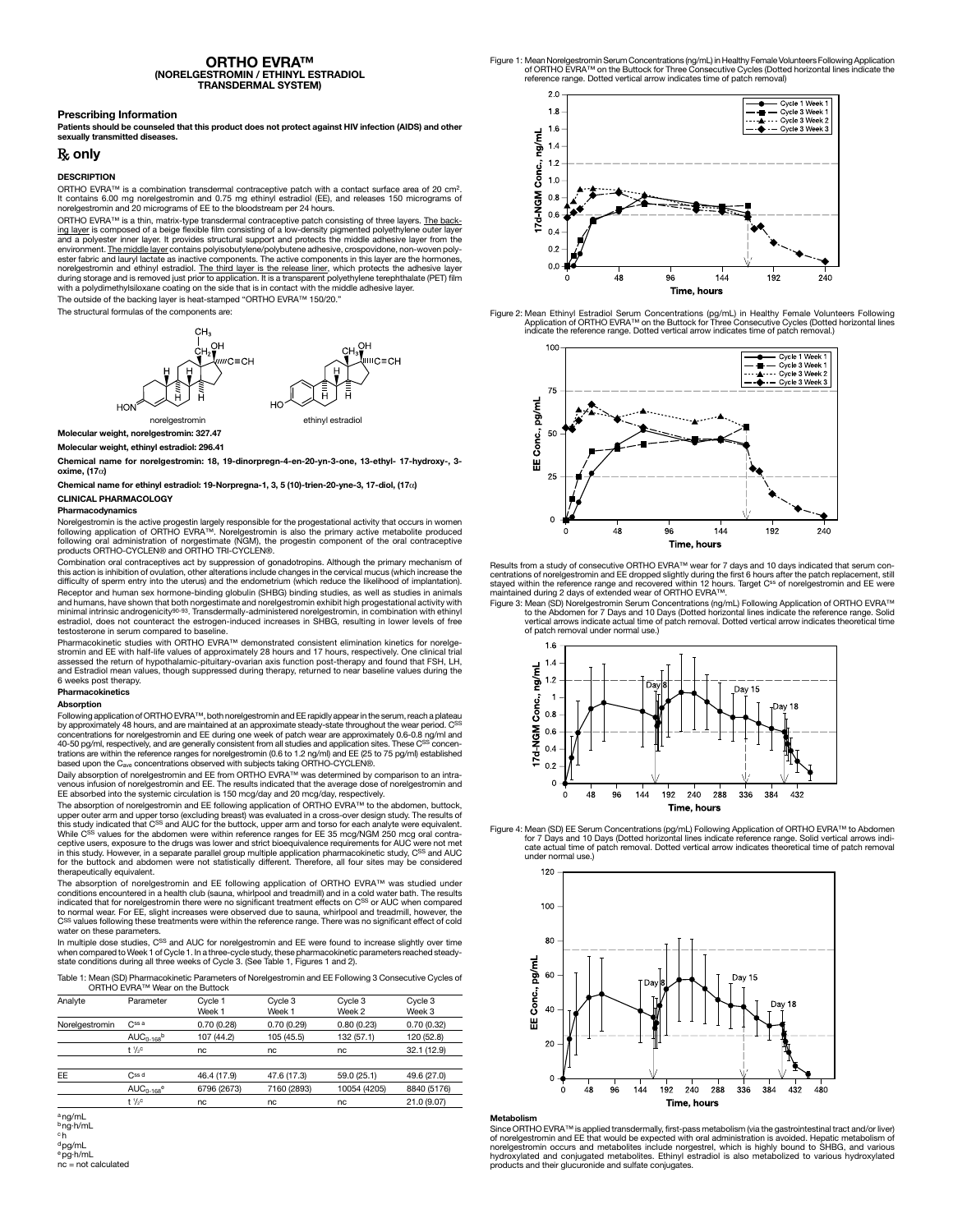#### **Distribution**

Norelgestromin and norgestrel (a serum metabolite of norelgestromin) are highly bound (>97%) to serum proteins. Norelgestromin is bound to albumin and not to SHBG, while norgestrel is bound primarily to SHBG,<br>which limits its biological activity. Ethinyl estradiol is extensively bound to serum albumin.

## **Elimination**

Following removal of patches, the elimination kinetics of norelgestromin and EE were consistent for all studies<br>with half-life values of approximately 28 hours and 17 hours, respectively. The metabolites of norelgestromin<br>

## **Special Populations**

**Effects of Age, Body Weight, Body Surface Area and Race:** The effects of age, body weight, body surface area and race on the pharmacokinetics of norelgestromin and EE were evaluated in 230 healthy women from nine<br>pharmacokinetic studies of single 7-day applications of ORTHO EVRA<sup>TM</sup>. For both norelgestromin and EE,<br>increasin

#### **Renal and Hepatic Impairment**

No formal studies were conducted with ORTHO EVRA™ to evaluate the pharmacokinetics, safety, and efficacy in women with renal or hepatic impairment. Steroid hormones may be poorly metabolized in patients with impaired liver function (see PRECAUTIONS).

## **Drug Interactions**

The metabolism of hormonal contraceptives may be influenced by various drugs. Of potential clinical impor-tance are drugs that cause the induction of enzymes that are responsible for the degradation of estrogens and progestins, and drugs that interrupt entero-hepatic recirculation of estrogen (e.g. certain antibiotics)<sup>72</sup>.<br>The proposed mechanism of interaction of antibiotics is different from that of liver enzyme-inducing drugs.

Literature suggests possible interactions with the concomitant use of hormonal contraceptives and ampicillin<br>or tetracycline. In a pharmacokinetic drug interaction study, oral administration of tetracycline HCl, 500 mg<br>q.

The major target for enzyme inducers is the hepatic microsomal estrogen-2-hydroxylase (cytochrome<br>P450 3A4)<sup>99</sup>. See also PRECAUTIONS, Drug Interactions.

#### **Patch Adhesion**

In the clinical trials with ORTHO EVRA™, approximately 2% of the cumulative number of patches completely detached. The proportion of subjects with at least 1 patch that completely detached ranged from 2% to 6%,<br>with a reduction from Cycle 1 (6%) to Cycle 13 (2%). For instructions on how to manage detachment of patches,<br>refer

#### **INDICATIONS AND USAGE**

ORTHO EVRA™ is indicated for the prevention of pregnancy.

Like oral contraceptives, ORTHO EVRA™ is highly effective if used as recommended in this label.

In 3 large clinical trials in North America, Europe and South Africa, 3,330 women (ages 18-45) completed 22,155<br>cycles of ORTHO EVRA™ use, pregnancy rates were approximately 1 per 100 women-years of ORTHO EVRA™<br>use. The r

a baseline body weight ≥198 lbs. (90kg), which constituted <3% of the study population. The greater<br>proportion of pregnancies among women at or above 198 lbs. was statistically significant and suggests that<br>ORTHO EVRA™ ma

Health Care Professionals who consider ORTHO EVRA™ for women at or above 198 lbs. should discuss the<br>patient's individual needs in choosing the most appropriate contraceptive option.

Table 2 lists the accidental pregnancy rates for users of various methods of contraception. The efficacy of these<br>contraceptive methods, except sterilization, IUD, and Norplant depends upon the reliability with which they

Table 2: Percentage of Women Experiencing an Unintended Pregnancy During the First Year of Typical Use<br>and the First Year of Perfect Use of Contraception and the Percentage Continuing Use at the End of<br>the First Year. Unit

|                             | % of Women Experiencing an Unintended<br>Pregnancy within the First Year of Use | % of Women<br>Continuing Use<br>at One Year <sup>3</sup> |     |  |
|-----------------------------|---------------------------------------------------------------------------------|----------------------------------------------------------|-----|--|
| Method<br>(1)               | Typical Use <sup>1</sup><br>(2)                                                 | Perfect Use <sup>2</sup><br>(3)                          | (4) |  |
| Chance <sup>4</sup>         | 85                                                                              | 85                                                       |     |  |
| Spermicides <sup>5</sup>    | 26                                                                              | 6                                                        | 40  |  |
| Periodic abstinence         | 25                                                                              |                                                          | 63  |  |
| Calendar                    |                                                                                 | 9                                                        |     |  |
| <b>Ovulation Method</b>     |                                                                                 | 3                                                        |     |  |
| Sympto-Thermal <sup>6</sup> |                                                                                 |                                                          |     |  |
| Post-Ovulation              |                                                                                 | $\frac{2}{1}$                                            |     |  |
| Cap <sup>7</sup>            |                                                                                 |                                                          |     |  |
| Parous Women                | 40                                                                              | 26                                                       | 42  |  |
| Nulliparous Women           | 20                                                                              | 9                                                        | 56  |  |
| Sponge                      |                                                                                 |                                                          |     |  |
| Parous Women                | 40                                                                              | 20                                                       | 42  |  |
| Nulliparous Women           | 20                                                                              | 9                                                        | 56  |  |
| Diaphragm <sup>7</sup>      | 20                                                                              | 6                                                        | 56  |  |
| Withdrawal                  | 19                                                                              | 4                                                        |     |  |
| Condom <sup>®</sup>         |                                                                                 |                                                          |     |  |
| Female (Reality)            | 21                                                                              | 5                                                        | 56  |  |
| Male                        | 14                                                                              | 3                                                        | 61  |  |
| Pill                        | 5                                                                               |                                                          | 71  |  |
| Progestin Only              |                                                                                 | 0.5                                                      |     |  |
| Combined                    |                                                                                 | 0.1                                                      |     |  |
| IUD.                        |                                                                                 |                                                          |     |  |
| Progesterone T              | 2.0                                                                             | 1.5                                                      | 81  |  |
| Copper T380A                | 0.8                                                                             | 0.6                                                      | 78  |  |
| <b>LNg 20</b>               | 0.1                                                                             | 0.1                                                      | 81  |  |
| Depo-Provera                | 0.3                                                                             | 0.3                                                      | 70  |  |
| Norplant and Norplant-2     | 0.05                                                                            | 0.05                                                     | 88  |  |
| Female Sterilization        | 0.5                                                                             | 0.5                                                      | 100 |  |
| Male Sterilization          | 0.15                                                                            | 0.10                                                     | 100 |  |

Hatcher et al, 1998, Ref. # 1.

**Emergency Contraceptive Pills:** Treatment initiated within 72 hours after unprotected intercourse reduces<br>the risk of pregnancy by at least 75%.<sup>9</sup>

**Lactational Amenorrhea Method:** LAM is highly effective, *temporary* method of contraception.10

Source: Trussell J, Contraceptive efficacy. In Hatcher RA, Trussell J, Stewart F, Cates W, Stewart GK, Kowal D,<br>Guest F, Contraceptive Technology: Seventeenth Revised Edition. New York NY: Irvington Publishers, 1998.<br><sup>1</sup> A

- 
- e xperience an accidental pregnancy during the first year if they do not stop use for any other reason.<br>
e Among couples who initiate use of a method (not necessarily for the first time) and who use it perfectly (both<br>
con

ature in the post-ovulatory phases. <sup>7</sup> With spermicidal cream or jelly.

<sup>8</sup> Without spermicries.<br>
The treatment schedule is one dose within 72 hours after unprotected intercourse, and a second dose<br>
<sup>12</sup> hours after the first dose. The Food and Drug Administration has declared the following br

#### *ORTHO EVRA™ has not been studied for and is not indicated for use in emergency contraception.* **CONTRAINDICATIONS**

ORTHO EVRA™ should not be used in women who currently have the following conditions:

- 
- Thrombophlebitis, thromboembolic disorders<br>• A past history of deep vein thrombophlebitis or thromboembolic disorders<br>• Cerebrovascular or coronary artery disease (current or past history)<br>• Valvular heart disease with c

- 
- 
- 
- Headaches with focal neurological symptoms<br>• Major surgery with prolonged immobilization<br>• Known or suspected carcinoma of the breast or personal history of breast cancer<br>• Carcinoma of the endometrium or other known or
- 
- Undiagnosed abnormal genital bleeding<br>• Cholestatic jaundice of pregnancy or jaundice with prior hormonal contraceptive use<br>• Acute or chronic hepatocellular disease with abnormal liver function<sup>103</sup><br>• Hepatic adenomas o

## **WARNINGS**

**Cigarette smoking increases the risk of serious cardiovascular side effects from hormonal**  contraceptive use. This risk increases with age and with heavy smoking (15 or more cigarettes<br>per day) and is quite marked in women over 35 years of age. Women who use hormonal<br>contraceptives, including ORTHO EVRA, should

ORTHO EVRA™ and other contraceptives that contain both an estrogen and a progestin are called combination hormonal contraceptives. There is no epidemiologic data available to determine whether safety<br>and efficacy with the transdermal route of administration would be different than the oral route. Practitioners<br>prescr

The use of combination hormonal contraceptives is associated with increased risks of several serious conditions including myocardial infarction, thromboembolism, stroke, hepatic neoplasia, and gallbladder<br>disease, although the risk of serious morbidity or mortality is very small in healthy women without underlying<br>risk fa

The information contained in this package insert is principally based on studies carried out in women who used<br>combination oral contraceptives with higher formulations of estrogens and progestins than those in common<br>use t estrogen and progestin administered by any route remains to be determined.

Throughout this labeling, epidemiological studies reported are of two types: retrospective or case control studies and prospective or cohort studies. Case control studies provide a measure of the relative risk of a disease, namely, a ratio of the incidence of a disease among oral contraceptive users to that among nonusers.<br>The relative risk does not provide information on the actual clinical occurrence of a disease. Cohort studies<br>pr rence of a disease in the population (adapted from refs. 2 and 3 with the author's permission). For further information, the reader is referred to a text on epidemiological methods.

## **1. Thromboembolic Disorders And Other Vascular Problems**

#### **a. Thromboembolism**

An increased risk of thromboembolic and thrombotic disease associated with the use of hormonal contra-<br>An increased risk of thromboembolic and thrombotic disease associated with the use of hormonal contras-<br>to be 3 for th

In the large clinical trials (N= 3,330 with 1,704 women-years of exposure), one case of non-fatal pulmonary<br>embolism occurred during ORTHO EVRA™ use, and one case of post-operative non-fatal pulmonary<br>embolism was reporte

As with any combination hormonal contraceptives, the clinician should be alert to the earliest manifestations<br>of thrombotic disorders (thrombophlebitis, pulmonary embolism, cerebrovascular disorders, and retinal throm-<br>bo **b. Myocardial Infarction** 

An increased risk of myocardial infarction has been attributed to hormonal contraceptive use. This risk is<br>primarily in smokers or women with other underlying risk factors for coronary artery disease such as hyperten-<br>sion the age of 30.

Smoking in combination with oral contraceptive use has been shown to contribute substantially to the incidence of myocardial infarctions in women in their mid-thirties or older with smoking accounting for the<br>majority of excess cases<sup>11</sup>. Mortality rates associated with circulatory disease have been shown to increase<br>subs

Figure 5: Circulatory Disease Mortality Rates Per 100,000 Women-Years by Age, Smoking Status and Oral Contraceptive Use



Hormonal contraceptives may compound the effects of well-known risk factors, such as hypertension, diabetes,<br>hyperlipidemias, age and obesity<sup>13</sup>. In particular, some progestins are known to decrease HDL cholesterol and<br>ca have been shown to increase blood pressure among some users (see Section 9 in WARNINGS). Similar effects on risk factors have been associated with an increased risk of heart disease. Hormonal contraceptives, including ORTHO EVRA™, must be used with caution in women with cardiovascular disease risk factors.

Norgestimate and norelgestromin have minimal androgenic activity (see CLINICAL PHARMACOLOGY). There is some evidence that the risk of myocardial infarction associated with hormonal contraceptives is lower when<br>the progestin has minimal androgenic activity than when the activity is greater<sup>97</sup>.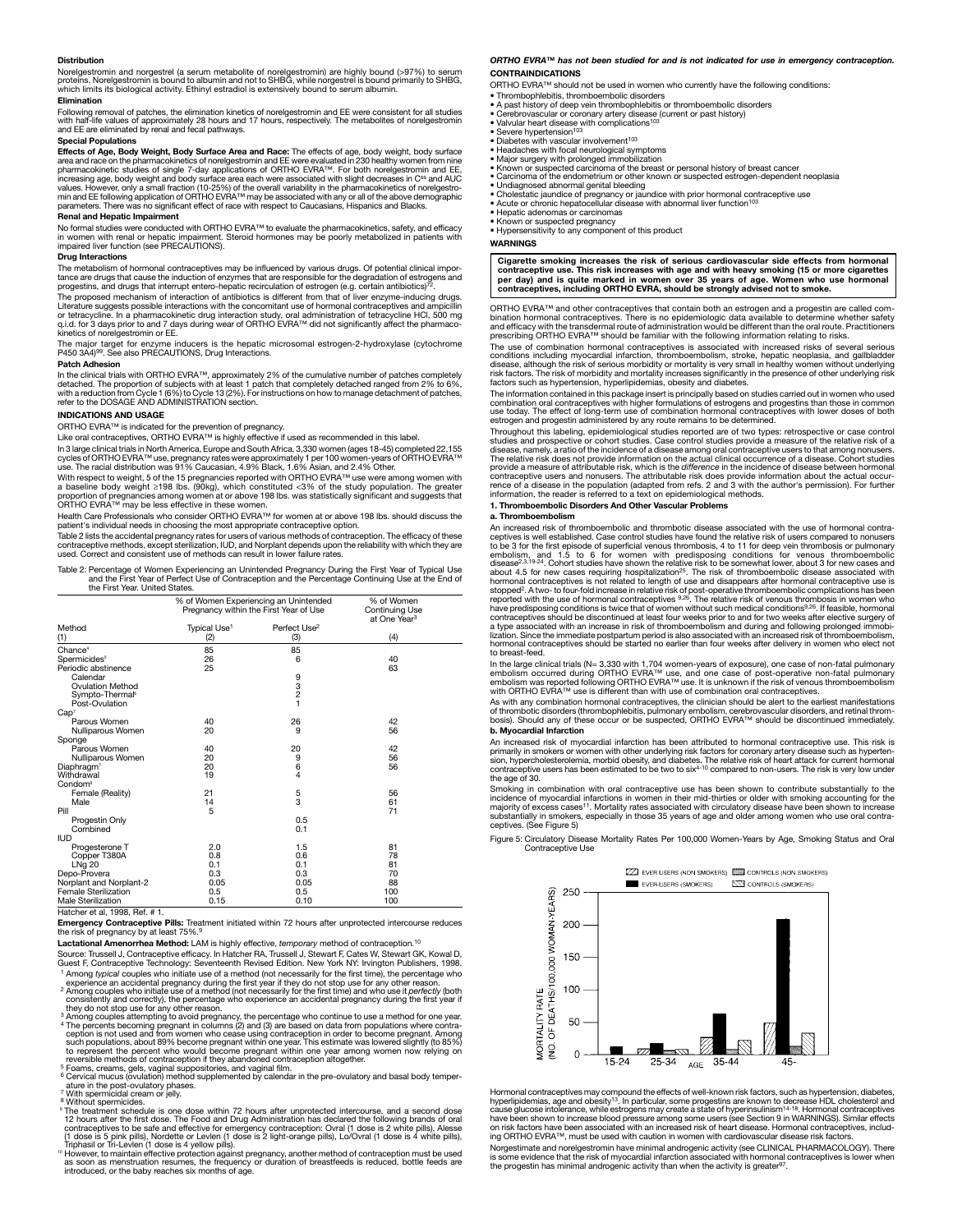#### **c. Cerebrovascular diseases**

Hormonal contraceptives have been shown to increase both the relative and attributable risks of cerebrovascular events (thrombotic and hemorrhagic strokes), although, in general, the risk is greatest among older<br>(>35 years), hypertensive women who also smoke. Hypertension was found to be a risk factor for both users<br>and nonuse

In a large study, the relative risk of thrombotic strokes has been shown to range from 3 for normotensive users<br>to 14 for users with severe hypertension<sup>30</sup>. The relative risk of hemorrhagic stroke is reported to be 1.2 fo 7.6 for smokers who used hormonal contraceptives, 1.8 for normotensive users and 25.7 for users with severe<br>hypertension<sup>30</sup>. The attributable risk is also greater in older women<sup>3</sup>.

#### **d. Dose-related risk of vascular disease from hormonal contraceptives**

A positive association has been observed between the amount of estrogen and progestin in hormonal contra-<br>ceptives and the risk of vascular disease<sup>31-33</sup>. A decline in serum high-density lipoproteins (HDL) has been<br>report progestin and the activity of the progestin used in the contraceptives. The activity and amount of both hormones should be considered in the choice of a hormonal contraceptive.

#### **e. Persistence of risk of vascular disease**

There are two studies that have shown persistence of risk of vascular disease for ever-users of combination<br>hormonal contraceptives. In a study in the United States, the risk of developing myocardial infarction after dis-<br> for at least 6 years after discontinuation of combination hormonal contraceptives, although excess risk was<br>very small<sup>34</sup>. However, both studies were performed with combination hormonal contraceptive formulations containing 50 micrograms or higher of estrogens.

It is unknown whether ORTHO EVRA™ is distinct from other combination hormonal contraceptives with regard to the occurrence of venous and arterial thrombosis.

#### **2. Estimates Of Mortality From Combination Hormonal Contraceptive Use**

One study gathered data from a variety of sources that have estimated the mortality rate associated with different methods of contraception at different ages (Table 3). These estimates include the combined risk of d<br>death associated with contraceptive methods plus the risk attributable to pregnancy in the event of method<br>fail The observation of a possible increase in risk of mortality with age for combination oral contraceptive users is<br>based on data gathreed in the 1970's but ot reported until 1983<sup>56</sup>. Current clinical recommendation involves

Although the data are mainly obtained with oral contraceptives, this is likely to apply to ORTHO EVRA™ as<br>well. Women of all ages who use combination hormonal contraceptives, should use the lowest possible dose<br>formulation

Table 3: Annual Number of Birth-Related or Method-Related Deaths Associated With Control of Fertility Per 100,000 Non-Sterile Women, by Fertility Control Method According to Age

| Method of control<br>and outcome | $15 - 19$ | $20 - 24$ | $25 - 29$ | $30-34$ | $35 - 39$ | $40 - 44$ |  |
|----------------------------------|-----------|-----------|-----------|---------|-----------|-----------|--|
| No fertility control             |           |           |           |         |           |           |  |
| methods*                         | 7.0       | 7.4       | 9.1       | 14.8    | 25.7      | 28.2      |  |
| Oral contraceptives,             |           |           |           |         |           |           |  |
| non-smoker**                     | 0.3       | 0.5       | 0.9       | 1.9     | 13.8      | 31.6      |  |
| Oral contraceptives,             |           |           |           |         |           |           |  |
| smoker**                         | 2.2       | 3.4       | 6.6       | 13.5    | 51.1      | 117.2     |  |
| IUD**                            | 0.8       | 0.8       | 1.0       | 1.0     | 1.4       | 1.4       |  |
| Condom*                          | 1.1       | 1.6       | 0.7       | 0.2     | 0.3       | 0.4       |  |
| Diaphragm/                       |           |           |           |         |           |           |  |
| spermicide*                      | 1.9       | 1.2       | 1.2       | 1.3     | 2.2       | 2.8       |  |
| Periodic abstinence*             | 2.5       | 1.6       | 1.6       | 1.7     | 2.9       | 3.6       |  |

\*Deaths are birth-related

\*\*Deaths are method-related Adapted from H.W. Ory, ref. # 35.

#### **3. Carcinoma Of The Reproductive Organs And Breasts**

Numerous epidemiological studies give conflicting reports on the relationship between breast cancer and COC<br>use. The risk of having breast cancer diagnosed may be slightly increased among current and recent users of<br>combin tinuation and by 10 years after cessation the increased risk disappears. Some studies report an increased risk<br>with duration of use while other studies do not and no consistent relationships have been found with dose or<br>ty

In addition, breast cancers diagnosed in current or ever oral contraceptive users may be less clinically advanced than in never-users.

Women who currently have or have had breast cancer should not use hormonal contraceptives because breast cancer is usually a hormonally sensitive tumor.

Some studies suggest that combination oral contraceptive use has been associated with an increase in<br>the risk of cervical intraepithelial neoplasia in some populations of women<sup>45-48</sup>. However, there continues to be controversy about the extent to which such findings may be due to differences in sexual behavior and other factors.

In spite of many studies of the relationship between oral contraceptive use and breast and cervical cancers, a cause-and-effect relationship has not been established. It is not known whether ORTHO EVRA™ is distinct from oral contraceptives with regard to the above statements.

#### **4. Hepatic Neoplasia**

Benign hepatic adenomas are associated with hormonal contraceptive use, although the incidence of benign tumors is rare in the United States. Indirect calculations have estimated the attributable risk to be in the range<br>of 3.3 cases/100,000 for users, a risk that increases after four or more years of use, especially with horm

Studies from Britain and the US have shown an increased risk of developing hepatocellular carcinoma in long<br>term (≥ 8 years)≌आ oral contraceptive users. However, these cancers are extremely rare in the U.S. and the attributable risk (the excess incidence) of liver cancers in oral contraceptive users approaches less than one<br>per million users. It is unknown whether ORTHO EVRA™ is distinct from oral contraceptives in this regard.<br>**5.** 

There have been clinical case reports of retinal thrombosis associated with the use of hormonal contraceptives. ORTHO EVRA™ should be discontinued if there is unexplained partial or complete loss of vision; onset of proptosis or diplopia; papilledema; or retinal vascular lesions. Appropriate diagnostic and therapeutic measures should be undertaken immediately.

## **6. Hormonal Contraceptive Use Before Or During Early Pregnancy**

Extensive epidemiological studies have revealed no increased risk of birth defects in women who have used<br>oral contraceptives prior to pregnancy<sup>56,57</sup>. Studies also do not indicate a teratogenic effect, particularly in so

Combination hormonal contraceptives such as ORTHO EVRA™ should not be used to induce withdrawal bleed-<br>ing as a test for pregnancy. ORTHO EVRA™ should not be used during pregnancy to treat threatened or<br>habitual abortion.

#### **7. Gallbladder Disease**

Earlier studies have reported an increased lifetime relative risk of gallbladder surgery in users of hormonal<br>contraceptives and estrogens<sup>60,61</sup>. More recent studies, however, have shown that the relative risk of devel-<br>o doses of estrogens and progestins.

Combination hormonal contraceptives such as ORTHO EVRA™ may worsen existing gallbladder disease and<br>may accelerate the development of this disease in previously asymptomatic women. Women with a history of<br>combination horm subsequent combination hormonal contraceptive use.

#### **8. Carbohydrate And Lipid Metabolic Effects**

Hormonal contraceptives have been shown to cause a decrease in glucose tolerance in some users<sup>17</sup>. However, in the non-diabetic woman, combination hormonal contraceptives appear to have no effect on fasting blood<br>glucose<sup>97</sup>. Prediabetic and diabetic women in particular should be carefully monitored while taking combina-<br>tion h

In clinical trials with oral contraceptives containing ethinyl estradiol and norgestimate there were no clinically significant changes in fasting blood glucose levels. There were no clinically significant changes in glucose<br>levels over 24 cycles of use. Moreover, glucose tolerance tests showed no clinically significant changes from<br>bas

A small proportion of women will have persistent hypertriglyceridemia while taking hormonal contraceptives. As discussed earlier (see WARNINGS 1a and 1d), changes in serum triglycerides and lipoprotein levels have been reported in hormonal contraceptive users.

## **9. Elevated Blood Pressure**

Women with significant hypertension should not be started on hormonal contraception<sup>103</sup>. Women with a<br>history of hypertension or hypertension-related diseases, or renal disease<sup>70</sup> should be encouraged to use<br>another met

For most women, elevated blood pressure will return to normal after stopping hormonal contraceptives, and<br>there is no difference in the occurrence of hypertension between former and never users<sup>68-71</sup>.<br>An increase in bloo

#### **10. Headache**

The onset or exacerbation of migraine headache or the development of headache with a new pattern that is recurrent, persistent or severe requires discontinuation of ORTHO EVRA™ and evaluation of the cause.

#### **11. Bleeding Irregularities**

Breakthrough bleeding and spotting are sometimes encountered in women using ORTHO EVRA™. Nonhormonal causes should be considered and adequate diagnostic measures taken to rule out malignancy, other<br>pathology, or pregnancy in the event of breakthrough bleeding, as in the case of any abnormal vaginal bleed-<br>ing. If Some women may encounter amenorrhea or oligomenorrhea after discontinuation of hormonal contraceptive use, especially when such a condition was pre-existent.

# Bleeding Patterns:

In the clinical trials most women started their withdrawal bleeding on the fourth day of the drug-free interval,<br>and the median duration of withdrawal bleeding was 5 to 6 days. On average 26% of women per cycle had 7<br>or mo and/or spotting).

## **12. Ectopic Pregnancy**

Ectopic as well as intrauterine pregnancy may occur in contraceptive failures.

#### **PRECAUTIONS**

**Women should be counseled that ORTHO EVRA™ does not protect against HIV infection (AIDS) and other sexually transmitted infections.**

**1. Body Weight** ≥**198 lbs. (90 kg)** Results of clinical trials suggest that ORTHO EVRA™ may be less effective in women with body weight ≥198 lbs. (90 kg) than in women with lower body weights.

#### **2. Physical Examination And Follow-Up**

It is good medical practice for women using ORTHO EVRA™, as for all women, to have annual medical eval-<br>uation and physical examinations. The physical examination, however, may be deferred until after initiation<br>of hormon examination should include special reference to blood pressure, breasts, abdomen and pelvic organs, including cervical cytology, and relevant laboratory tests. In case of undiagnosed, persistent or recurrent<br>abnormal vaginal bleeding, appropriate measures should be conducted to rule out malignancy or other pathol-<br>ogy. W

#### **3. Lipid Disorders**

Women who are being treated for hyperlipidemias should be followed closely if they elect to use ORTHO EVRA™.<br>Some progestins may elevate LDL levels and may render the control of hyperlipidemias more difficult. **4. Liver Function**

If jaundice develops in any woman using ORTHO EVRA™, the medication should be discontinued. The<br>hormones in ORTHO EVRA™ may be poorly metabolized in patients with impaired liver function. **5. Fluid Retention**

Steroid hormones like those in ORTHO EVRA™ may cause some degree of fluid retention. ORTHO EVRA™<br>should be prescribed with caution, and only with careful monitoring, in patients with conditions which might be aggravated by fluid retention.

#### **6. Emotional Disorders**

Women who become significantly depressed while using combination hormonal contraceptives such as<br>ORTHO EVRA™ should stop the medication and use another method of contraception in an attempt to<br>determine whether the symptom

## **7. Contact Lenses**

Contact lens wearers who develop visual changes or changes in lens tolerance should be assessed by an ophthalmologist.

## **8. Drug Interactions**

#### Changes in Contraceptive Effectiveness Associated with Co-Administration of Other Drugs:

Contraceptive effectiveness may be reduced when hormonal contraceptives are co-administered with some antibiotics, antifungals, anticonvulsants, and other drugs that increase metabolism of contraceptive steroids. This could result in unintended pregnancy or breakthrough bleeding. Examples include barbiturates,<br>griseofulvin, rifampin, phenylbutazone, phenytoin, carbamazepine, felbamate, oxcarbazepine, topiramate and<br>possibly with am

The proposed mechanism of interaction of antibiotics is different from that of liver enzyme-inducing drugs.<br>Literature suggests possible interactions with the concomitant use of hormonal contraceptives and ampicillin<br>or t kinetics of norelgestromin or EE.

Several of the anti-HIV protease inhibitors have been studied with co-administration of oral combination hormonal contraceptives; significant changes (increase and decrease) in the mean AUC of the estrogen and<br>progestin have been noted in some cases. The efficacy and safety of oral contraceptive products may be<br>affected; it

Herbal products containing St. John's Wort (hypericum perforatum) may induce hepatic enzymes (cytochrome<br>P450) and p-glycoprotein transporter and may reduce the effectiveness of contraceptive steroids. This may<br>also result

# Increase in Plasma Hormone Levels Associated with Co-Administered Drugs:

Co-administration of atorvastatin and certain oral contraceptives containing ethinyl estradiol increase AUC<br>values for ethinyl estradiol by approximately 20%. Ascorbic acid and acetaminophen may increase plasma<br>ethinyl est

## Changes in Plasma Levels of Co-Administered Drugs:

Combination hormonal contraceptives containing some synthetic estrogens (e.g., ethinyl estradiol) may inhibit the metabolism of other compounds. Increased plasma concentrations of cyclosporine, prednisolone, and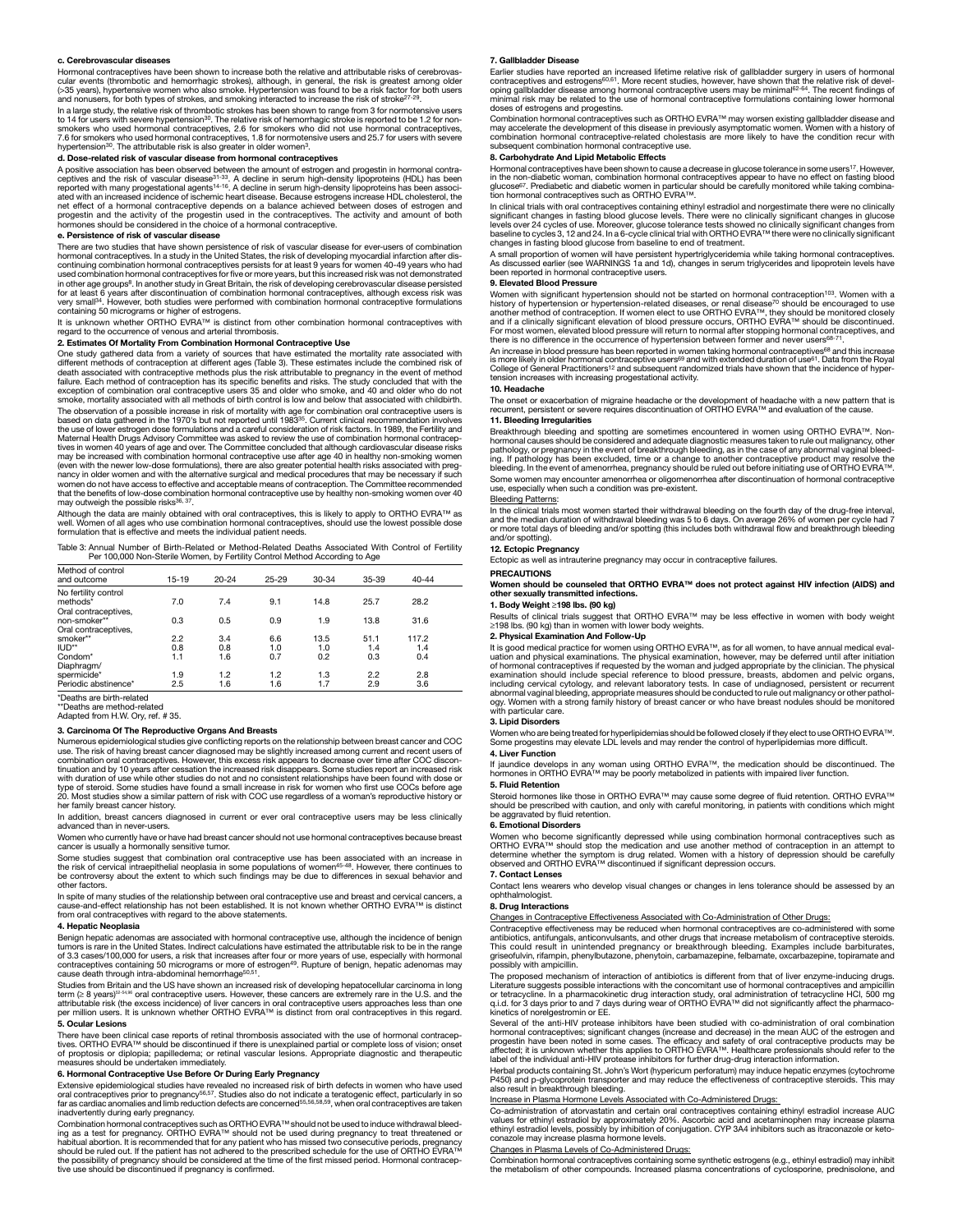theophylline have been reported with concomitant administration of oral contraceptives. In addition, oral<br>contraceptives may induce the conjugation of other compounds. Decreased plasma concentrations of<br>acetaminophen and i noted when these drugs were administered with oral contraceptives.

Although norelgestromin and its metabolites inhibit a variety of P450 enzymes in human liver microsomes, the clinical consequence of such an interaction on the levels of other concomitant medications is likely to be insignificant. Under the recommended dosing regimen, the in vivo concentrations of norelgestromin and its<br>metabolites, even at the peak serum levels, are relatively low compared to the inhibitory constant (Ki) (based<br>on re

Health care professionals are advised to also refer to prescribing information of co-administered drugs for recommendations regarding management of concomitant therapy.

#### **9. Interactions With Laboratory Tests**

Certain endocrine and liver function tests and blood components may be affected by hormonal contraceptives: a. Increased prothrombin and factors VII, VIII, IX, and X; decreased antithrombin 3; increased norepinephrine-induced platelet aggregability.

b. Increased thyroid binding globulin (TBG) leading to increased circulating total thyroid hormone, as<br>measured by protein-bound iodine (PBI), T4 by column or by radioimmunoassay. Free T3 resin uptake<br>is decreased, reflect

c. Other binding proteins may be elevated in serum.

d. Sex hormone binding globulins are increased and result in elevated levels of total circulating endogenous sex steroids and corticoids; however, free or biologically active levels either decrease or remain unchanged.

- e. Triglycerides may be increased and levels of various other lipids and lipoproteins may be affected.
- f. Glucose tolerance may be decreased.

g. Serum folate levels may be depressed by hormonal contraceptive therapy. This may be of clinical<br>significance if a woman becomes pregnant shortly after discontinuing ORTHO EVRA™.

# **10. Carcinogenesis**

No carcinogenicity studies were conducted with norelgestromin. However, bridging PK studies were conducted using doses of NGM/EE which were used previously in the 2-year rat carcinogenicity study and 10-year monkey toxici contraceptive system.

Norelgestromin was tested in in-vitro mutagenicity assays (bacterial plate incorporation mutation assay,<br>CHO/HGPRT mutation assay, chromosomal aberration assay using cultured human peripheral lymphocytes)<br>and in one in-viv See WARNINGS Section.

## **11. Pregnancy**

Pregnancy Category X. See CONTRAINDICATIONS and WARNINGS Sections.

Norelgestromin was tested for its reproductive toxicity in a rabbit developmental toxicity study by the SC route of administration. Doses of 0, 1, 2, 4 and 6 mg/kg body weight, which gave systemic exposure of approxi-<br>mately 25 to 125 times the human exposure with ORTHO EVRA™, were administered daily on gestation days 7–19. Malformations reported were paw hyperflexion at 4 and 6 mg/kg and paw hyperextension and cleft palate at 6 mg/kg.

#### **12. Nursing Mothers**

The effects of ORTHO EVRA™ in nursing mothers have not been evaluated and are unknown. Small amounts of combination hormonal contraceptive steroids have been identified in the milk of nursing mothers and a few<br>adverse effects on the child have been reported, including jaundice and breast enlargement. In addition, com-<br>bin rene et enemeer<br>aned her child

#### **13. Pediatric Use**

Safety and efficacy of ORTHO EVRA™ have been established in women of reproductive age. Safety and efficacy are expected to be the same for post-pubertal adolescents under the age of 16 and for users 16 years and older. Use of this product before menarche is not indicated.

#### **14. Geriatric Use**

This product has not been studied in women over 65 years of age and is not indicated in this population. **15. Sexually Transmitted Diseases**

Patients should be counseled that this product does not protect against HIV infection (AIDS) and other sexu-ally transmitted diseases.

#### **16. Patch Adhesion**

Experience with more than 70,000 ORTHO EVRA™ patches worn for contraception for 6-13 cycles showed<br>that 4.7% of patches were replaced because they either fell off (1.8%) or were partly detached (2.9%). Similarly, in a small study of patch wear under conditions of physical exertion and variable temperature and humidity, less than 2% of patches were replaced for complete or partial detachment.

If the ORTHO EVRA™ patch becomes partially or completely detached and remains detached, insufficient<br>drug delivery occurs. A patch should not be re-applied if it is no longer sticky, if it has become stuck to itself<br>or ano not be used to hold the ORTHO EVRA™ patch in place.

If a patch is partially or completely detached for more than one day (24 hours or more) OR if the woman is not sure how long the patch has been detached, she may not be protected from pregnancy. She should stop the current contraceptive cycle and start a new cycle immediately by applying a new patch. Back-up contracep-tion, such as condoms, spermicide, or diaphragm, must be used for the first week of the new cycle.

## **INFORMATION FOR THE PATIENT**

See Patient Labeling printed below.

## **ADVERSE REACTIONS**

The most common adverse events reported by 9 to 22% of women using ORTHO EVRA™ in clinical trials<br>(N= 3,330) were the following, in order of decreasing incidence: breast symptoms, headache, application site<br>reaction, naus

The most frequent adverse events leading to discontinuation in 1 to 2.4% of women using ORTHO EVRA™ in the trials included the following: nausea and/or vomiting, application site reaction, breast symptoms, headache, and emotional lability.

Listed below are adverse events that have been associated with the use of combination hormonal contracep-<br>tives. These are also likely to apply to combination transdermal hormonal contraceptives such as ORTHO EVRA™. An increased risk of the following serious adverse reactions has been associated with the use of combination hormonal contraceptives (see WARNINGS Section).

• Thrombophlebitis and venous thrombosis with or without embolism

- Arterial thromboembolism Pulmonary embolism Myocardial infarction
- 
- 
- Cerebral hemorrhage Cerebral thrombosis

## • Hypertension

• Gallbladder disease • Hepatic adenomas or benign liver tumors

There is evidence of an association between the following conditions and the use of combination hormonal contraceptives:

• Mesenteric thrombosis • Retinal thrombosis

The following adverse reactions have been reported in users of combination hormonal contraceptives and are believed to be drug-related:

# • Nausea • Vomiting

- Gastrointestinal symptoms (such as abdominal cramps and bloating)
- · Breakthrough bleeding
- Spotting Change in menstrual flow
- Amenorrhea
- Temporary infertility after discontinuation of treatment • Edema
- Melasma which may persist





ceptive (such as a condoms, spermicide, or diaphragm) should be used concurrently for the first 7 consecutive days of the first treatment cycle. *OR*

<sup>or</sup><br>Sunday Start

• for **Sunday Start:** the woman should apply her first patch on the first Sunday after her menstrual period starts. She must use back-up contraception for the first week of her first cycle.

If the menstrual period begins on a Sunday, the first patch should be applied on that day, and no back-up contraception is needed.

Where to apply the patch. The patch should be applied to clean, dry, intact healthy<br>skin on the buttock, abdomen, upper outer arm or upper torso, in a place where it<br>won't be rubbed by tight clothing. ORTHO EVRA™ should no

To prevent interference with the adhesive properties of ORTHO EVRA™, no make-<br>up, creams, lotions, powders or other topical products should be applied to the skin<br>area where the ORTHO EVRA™ patch is or will be placed.

#### **Application of the ORTHO EVRA™ patch**

The foil pouch is opened by tearing it along the edge using the fingers.

The foil pouch should be peeled apart and open flat.

A corner of the patch is grasped firmly and it is gently removed from the foil pouch.



The woman should be instructed to use her fingernail, to lift one corner of the patch<br>and peel the patch and the plastic liner off the foil liner. **Sometimes patches can**<br>stick to the inside of the pouch – the woman should

• for **First Day Start:** the patient should apply her first patch during the first 24 hours of her menstrual period. If therapy starts after Day 1 of the menstrual cycle, a non-hormonal back-up contra-

The following adverse reactions have been reported in users of combination hormonal contraceptives and a

Serious III effects have not been reported following accidental ingestion of large doses of hormonal contra-<br>ceptives. Overdosage may cause nausea and vomiting, and withdrawal bleeding may occur in females. Given<br>the natu

This system uses a 28-day (four-week) cycle. A new patch is applied each week for three weeks (21 total days). Week Four is patch-free. Withdrawal bleeding is expected during this time. Every new patch should be applied on the same day of the week. This day is known as the "Patch Change<br>Day." For example, if the first patch is applied on a Monday, all subsequent patches should be applied on a<br>Monday. Only

On the day after Week Four ends a new four-week cycle is started by applying a new patch. Under no<br>circumstances should three be more than a seven-day patch-free interval between dosing cycles.<br>
If the woman is starting O

**DOSAGE AND ADMINISTRATION**<br>To achieve maximum contraceptive effectiveness. ORTHO EVRA™ must be used exactly as directed. To achieve maximum contraceptive effectiveness, ORTHO EVRA™ must be used exactly as directed.<br>Complete instructions to facilitate patient counseling on proper system usage may be found in the Detailed<br>Patient Labeling.





Transdermal Contraceptive System Overview

• Breast changes: tenderness, enlargement, secretion • Change in weight (increase or decrease) • Change in cervical erosion and secretion • Diminution in lactation when given immediately postpartum

cause and effect association has been neither confirmed nor refuted:

Cholestatic jaundice

• Pre-menstrual syndrome **Cataracts** • Changes in appetite • Cystitis-like syndrome • Headache • Nervousness • Dizziness • Hirsutism • Loss of scalp hair • Erythema multiforme • Erythema nodosum • Hemorrhagic eruption • Vaginitis • Porphyria • Impaired renal function • Hemolytic uremic syndrome • Acne

• Changes in libido • Colitis • Budd-Chiari Syndrome **OVERDOSAGE**

• Migraine • Rash (allergic) • Mental depression • Reduced tolerance to carbohydrates • Vaginal candidiasis • Change in corneal curvature (steepening) • Intolerance to contact lenses







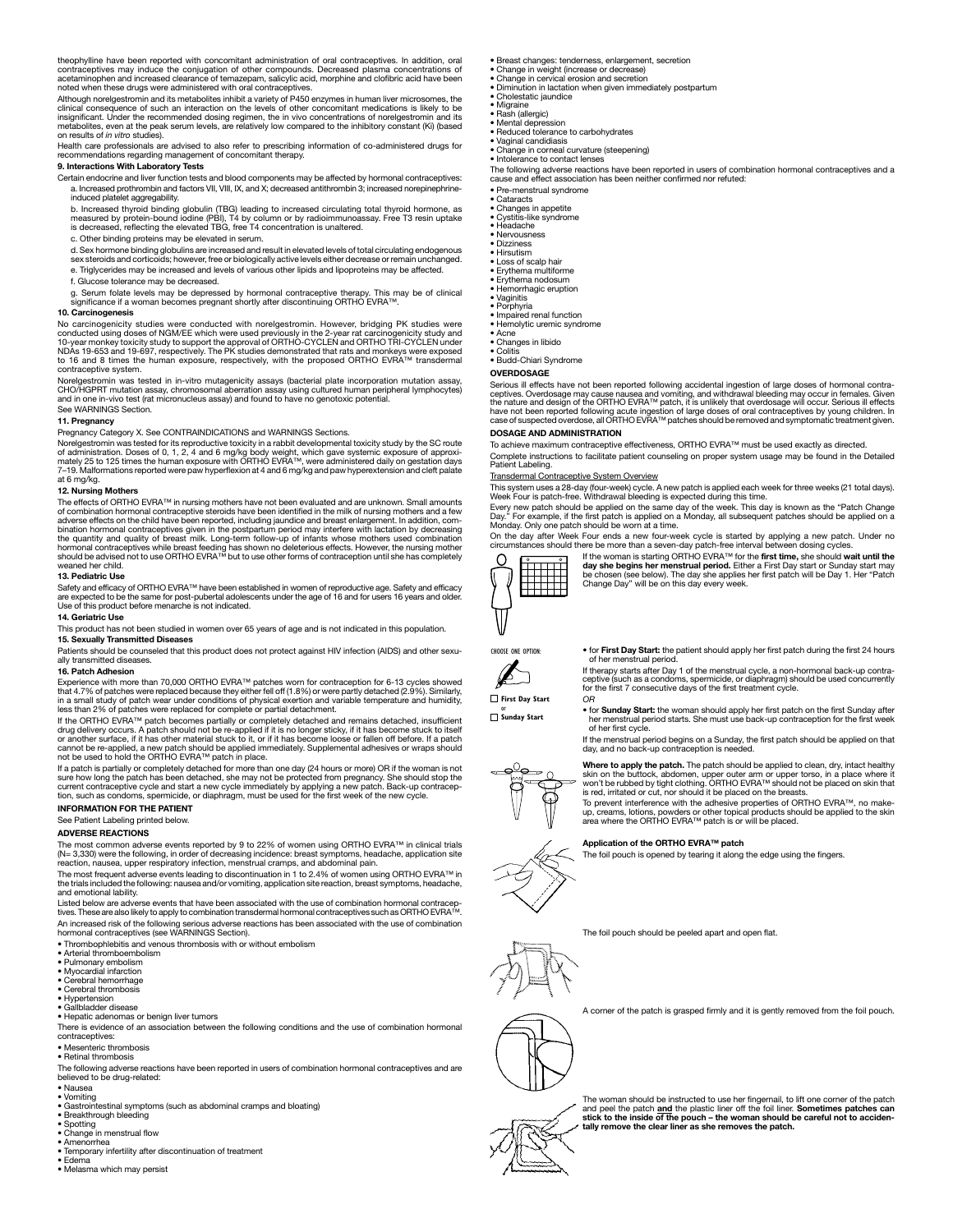

Half of the clear protective liner is to be peeled away. (The woman should avoid touch-ing the sticky surface of the patch).

The sticky surface of the patch is applied to the skin and the other half of the liner is<br>removed. The woman should press down firmly on the patch with the palm of her<br>hand for 10 seconds, making sure that the edges stick



**Week 1 Week 2 Week 3**

The patch is worn for seven days (one week). On the "Patch Change Day", Day 8, the used patch is removed and a new one is applied immediately. The used patch still contains some active hormones – it should be carefully folded in half so that it sticks to itself before throwing it away.

A new patch is applied for Week Two (on Day 8) and again for Week Three (on Day<br>15), on the usual "Patch Change Day". Patch changes may occur at any time on<br>the Change Day. Each new ORTHO EVRA™ patch should be applied to a on the skin to help avoid irritation, although they may be kept within the same anatomic area.



**Week Four is patch-free (Day 22 through Day 28),** thus completing the four-week<br>contraceptive cycle. Bleeding is expected to begin during this time.

**Day 1 c** 

**The next four-week cycle is started** by applying a new patch on the usual "Patch<br>Change Day," the day after Day 28, no matter when the menstrual period begins<br>or ends.

Under no circumstances should there be more than a seven-day patch-free interval between patch cycles.

If the ORTHO EVRA™ patch becomes partially or completely detached and remains detached, insufficient drug delivery occu

## *If a patch is partially or completely detached:*

- for less than one day (up to 24 hours), the woman should try to reapply it to the same place or replace it<br>with a new patch immediately. No back-up contraception is needed. The woman's "Patch Change Day" will<br>remain the
- **for more than one day** (24 hours or more) **OR if the woman is not sure how long the patch has been detached,** SHE MAY NOT BE PROTECTED FROM PREGNANCY. She should stop the current contraceptive cycle and start a new cycle immediately by applying a new patch. There is now a new "Day 1" and a new "Patch Change Day." Back-up contraception, such as condoms, spermicide, or diaphragm, must be used for the first week of the new cycle.

A patch should not be re-applied if it is no longer sticky, if it has become stuck to itself or another surface, if it<br>has other material stuck to it or if it has previously become loose or fallen off. If a patch cannot b

## **If the woman forgets to change her patch…**

• **at the start of any patch cycle** (Week One /Day 1): SHE MAY NOT BE PROTECTED FROM PREGNANCY. She should apply the first patch of her new cycle as soon as she remembers. There is now a new "Patch<br>Change Day" and a new "Day 1." The woman must use back-up contraception, such as condoms, spermi-<br>cide, or diaphragm, fo

in the middle of the patch cycle (Week Two/Day 8 or Week Three/Day 15)<br>for one or two days (up to 48 hours), she should apply a new patch immediately. The next patch should -<br>be applied on the usual "Patch Change Day." No the Clinical Pharmacology section.)

- for **more than two days** (48 hours or more), SHE MAY NOT BE PROTECTED FROM PREGNANCY. She should stop the current contraceptive cycle and start a new four-week cycle immediately by putting on a new<br>patch. There is now a new "Patch Change Day" and a new "Day 1." The woman must use back-up contra-<br>ception for one

• at the end of the patch cycle (Week Four/Day 22),<br>Week Four (Day 22): If the woman forgets to remove her patch, she should take it off as soon as she<br>remembers. The next cycle should be started on the usual "Patch Change No back-up contraception is needed.

Under no circumstances should there be more than a seven-day patch-free interval between cycles.<br>If there are more than seven patch-free days, THE WOMAN MAY NOT BE PROTECTED FROM PREGNANCY<br>and back-up contraception, such a ity of fertilization should be considered.

## **Change Day Adjustment**

If the woman wishes to change her Patch Change Day she should complete her current cycle, removing the<br>third ORTHO EVRA™ patch on the correct day. During the patch-free week, she may select an earlier Patch<br>Day Change by

#### **Switching from an Oral Contraceptive**

Treatment with ORTHO EVRA™ should begin on the first day of withdrawal bleeding. If there is no with-<br>drawal bleeding within 5 days of the last active (hormone-containing) tablet, pregnancy must be ruled out.<br>If therapy s concurrently for 7 days. If more than 7 days elapse after taking the last active oral contraceptive tablet, the possibility of ovulation and conception should be considered.

#### **Use after Childbirth**

Women who elect not to breast-feed should start contraceptive therapy with ORTHO EVRA™ no sooner than<br>4 weeks after childbirth. If a woman begins using ORTHO EVRA™ postpartum, and has not yet had a period,<br>the possibility

#### **Use after Abortion or Miscarriage**<sup>106</sup>

After an abortion or miscarriage that occurs in the first trimester, ORTHO EVRA™ may be started immediately.<br>An additional method of contraception is not needed if ORTHO EVRA™ is started immediately. If use of<br>ORTHO EVRA™ ORTHO EVRA™ should be started no earlier than 4 weeks after a second trimester abortion or miscarriage.<br>When ORTHO EVRA™ is used postpartum or postabortion, the increased risk of thromboembolic disease must<br>be considered.

#### **Breakthrough Bleeding or Spotting**

In the event of breakthrough bleeding or spotting (bleeding that occurs on the days that ORTHO EVRA™ is<br>worn), treatment should be continued. If breakthrough bleeding persists longer than a few cycles, a cause other<br>than

In the event of no withdrawal bleeding (bleeding that should occur during the patch-free week), treatment<br>should be resumed on the next scheduled Change Day. If ORTHO EVRA™ has been used correctly, the<br>absence of withdraw **In Case of Vomiting or Diarrhea**

## Given the nature of transdermal application, dose delivery should be unaffected by vomiting.

#### **In Case of Skin Irritation**

If patch use results in uncomfortable irritation, the patch may be removed and a new patch may be applied to a different location until the next Change Day. Only one patch should be worn at a time.

## **ADDITIONAL INSTRUCTIONS FOR DOSING**

Breakthrough bleeding, spotting, and amenorrhea are frequent reasons for patients discontinuing hormonal<br>contraceptives. In case of breakthrough bleeding, as in all cases of irregular bleeding from the vagina, non-<br>functio

## **Use of hormonal contraceptives in the event of a missed menstrual period:**

1. If the woman has not adhered to the prescribed schedule, the possibility of pregnancy should be considering<br>ered at the dime of the first missed period. Hormonal contraceptive use should be discontinued if pregnancy<br>is

2. If the woman has adhered to the prescribed regimen and misses one period, she should continue using her contraceptive patches.

3. If the woman has adhered to the prescribed regimen and misses two consecutive periods, pregnancy should<br>be ruled out. ORTHO EVRA™ use should be discontinued if pregnancy is confirmed.

#### **HOW SUPPLIED**

Each beige ORTHO EVRA™ patch contains 6.0 mg norelgestromin and 0.75 mg EE, and releases 150 micro-<br>grams of norelgestromin and 20 micrograms of EE to the bloodstream per 24 hours. Each patch surface is heat<br>stamped with

ORTHO EVRA™ is available in folding cartons of 1 cycle each (NDC # 0062-1920-15); each cycle contains

3 patches.<br>ORTHO EVRA™ is also available in folding cartons containing a single patch (NDC # 0062-1920-01), intended<br>for use as a replacement in the event that a patch is inadvertently lost or destroyed. **Special Precautions for Storage and Disposal**

## Store at 25°C (77°F); excursions permitted to 15-30°C (59-86°F).

Store patches in their protective pouches. Apply immediately upon removal from the protective pouch

Do not store in the refrigerator or freezer.

Used patches still contain some active hormones. Each patch should be carefully folded in half so that it sticks to itself before throwing it away.

#### **REFERENCES**

1. Trussel J. Contraceptive efficacy. In Hatcher RA, Trussel J, Stewart F, Cates W, Stewart GK, Kowal D, Guest<br>F. Co*ntraceptive Technology: Seventeenth Revised Edition*. New York NY: Irvington Publishers, 1998. 2. Stadel<br> SA, Thorogood M. Oral contraception and myocardial infarction revisited: the effects of new preparations and prescribing patterns. Br J Obstet Gynaecol 1981; 88:838-845. **5.** Mann Jl, Inman WH. Oral contraceptives and death from myocardial infarction. Br Med J 1975; 2(5965):245-248. **6.** Mann Jl, Vessey MP, Thorogood M, Doll<br>R. Myocardial infarction in young women with special reference to oral contraceptive practice. Br Med J 1975;<br>2(5 Miettinen OS, Stolley PD. Risk of myocarizial infraction in relation to curent and discontinued use of oral con-<br>Kraceptives. N. Engl J Med 1981:305:420-424. 9. Vessey MP. Female hormones and vascular disease-an epi-<br>demio bolism in women of child-bearing age. Br Med J 1968;2(5599):193-199. 20. Maguire MG, Tonascia J, Sartwell<br>PE, Stolley PD, Tockman MS. Increased risk of thrombosis due to oral contraceptives: a further report. Am J<br>Epidemio of relation between use of oral contraceptives and thromboembolic disease. Br Med J 1968;2(5599):199-205.<br>**23.** Vessey MP, Doll R. Investigation of relation between use of oral contraceptives and thromboembolic dis-<br>ease. A. Oral contraceptives and non-fatal vascular disease-recent experience. Obstet Gynecol 1982;59(3):299-302.<br>25. Vessey M, Doll R, Peto R, Johnson B, Wiggins P. A long-term follow-up study of women using different<br>methods o contraceptives, cigarette smoking, and risk of subarachnoid hemorrhage. Lancet 1978;2:234-236. **29.** Inman WH. Oral contraceptives and fatal subarachnoid hemorrhage. Br Med. J of Group for the Study of Stroke in Young Wome associated with oral contraceptives and a comparison of the safety of 50- and 35-mcg oestrogen prepara-<br>tions. Br Med J 1980;280(6224):1157-1161. 33. Kay CR. Progestogens and arterial disease-evidence from the<br>Floyal Colle and the National Institute of Child Health and Human Development: Oral contraceptive use and the risk of child Health and Human Development: Oral contraceptive use and the risk of carecare r in young women and use of oral 45. Ory H, Naib Z, Conger SB, Hatcher RA, Tyler CW. Contraceptive choice and prevalence of cervical dys-<br>plasia and carcinoma in situ. Am J Obstet Gynecol 1976; 124:573-577. 46. Vessey MP, Lawless M, McPherson<br>K, Yeates D. Collaborative Study of Neoplasia and Steroid Contraceptives: Invasive cervical cancer and combined oral contraceptives. Br Med J 1985; 290:961-965. 49. Rooks JB, Ory HW, Ishak KG, Strauss LT, Greenspan JR, Hill AP,<br>Tyler CW. Epidemiology of hepatocellular adenoma: the role of oral contraceptive use. JAMA 1979; 242:644-<br>648. 50. Neuberger J, Forman D, Doll R, Williams R. Oral contraceptives and hepatocellular carcinoma. Br Med J 1986;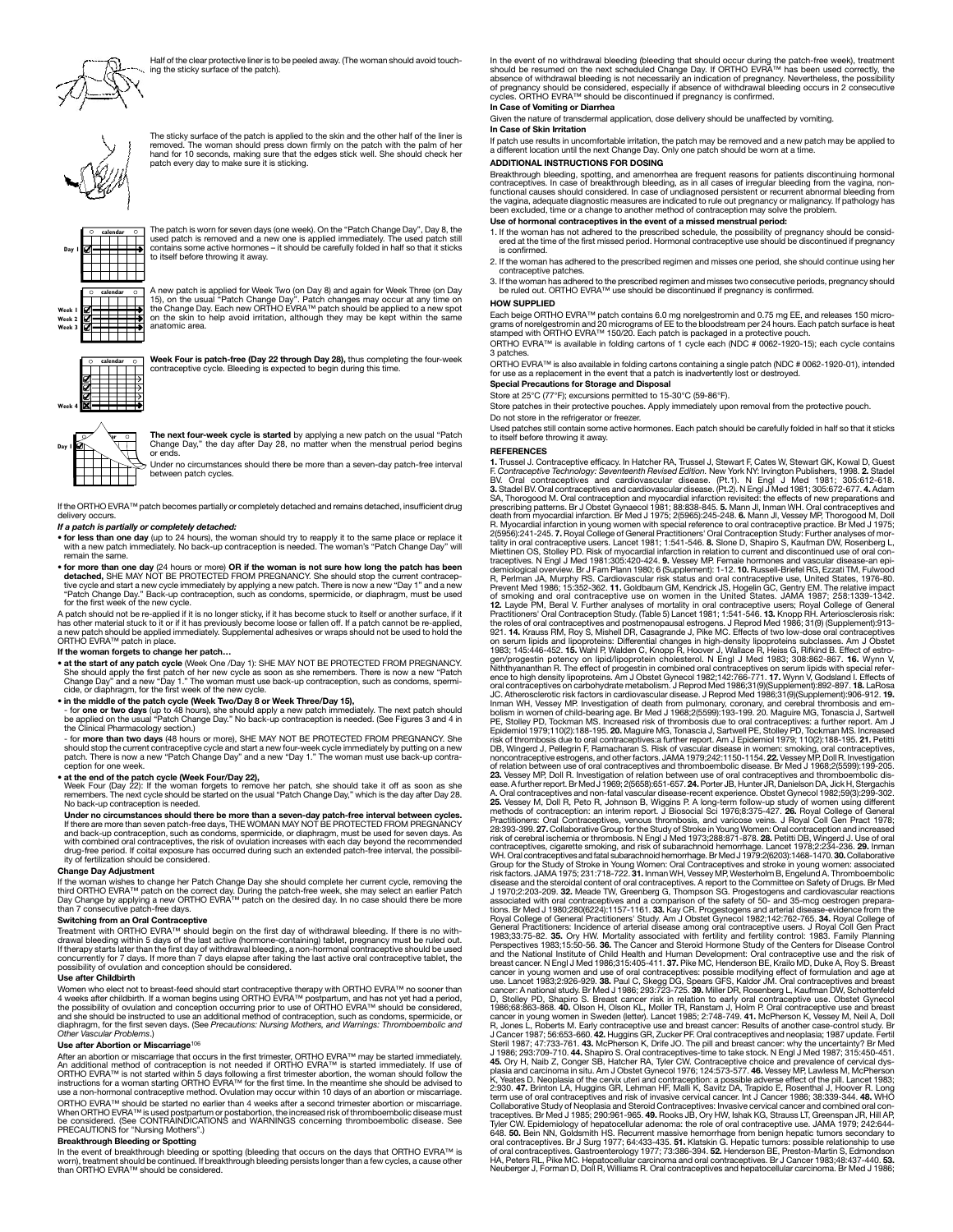292:1355-1357. 5**4.** Forman D, Vincent TJ, Doll R. Cancer of the liver and oral contraceptives. Br Med J 1986;<br>422:1357-1361.55. Harlap S, Eldor J. Births following oral contraceptive failures. Obstet Gynecol 1980; 55:447<br> Rubili 0.D, Neitherlet R. Matemal hormore therapy and compital heard isseas. Teratology 1980;<br>20:225-239. **99.** Rothman KJ, Fyler DC, Goldblatt A, Kreidberg MB. Exogenous hormones and other drug ex-<br>posures of children wit Human Development: Combination oral contraceptive use and the risk of endometrial cancer. JAMA 1987;<br>257:796-800. 75. Ory HW. Functional ovarian cysts and oral contraceptives: negative association confirmed<br>surgically. JAM Lincoln R. Making choices: Evaluating the health risks and benefits of birth control methods. New York, The<br>Alan Guttmacher Institute, 1983; p.1. 79. Schlesselman J, Stadel BV, Murray P, Lai S. Breast cancer in relation<br>to E, Parazzini F, Tognoni G. Oral contraceptives and cancers of the breast and of the female genital tract. Interim<br>results from a case-control study. Br J Cancer 1986; 54:311-317. **82.** Meirik O, Lund E, Adami H, Bergstrom<br> menopausal breast cancer in nulliparous women. Contraception 1988; 38:287-299. **85.** Miller DR, Rosenberg<br>L, Kaufman DW, Stolley P, Warshauer ME, Shapiro S. Breast cancer before age 45 and oral contraceptive use:<br>New Findi Vessey MP, McPherson K, Villard-Mackintosh L, Yeates D. Oral contraceptives and breast cancer: latest find-mackintosh L, Yeates D. Coral contraceptives and breast cancer. Br J Cancer 1989; 59:613-617. **89.** Jick SS, Walker tabolism with triphasic oral contraceptive formulations containing norgestimate or levonorgestrel Acta Obstet<br>Gynecol Scand 1992; 156 (Supplement):34-38. **95.** Collaborative Group on Hormonal Factors in Breast Cancer.<br>Brea LAJ, MacRae KD, Bruppacher R, Thorogood Mon behalf of Transnational Research Group on Oral Contraceptives<br>and Health of Young Women. Third generation oral contraceptives and risk of myocardial infaction: an inter-<br>institut

#### **DETAILED PATIENT LABELING**

**ORTHO EVRA™ (norelgestromin/ethinyl estradiol transdermal system)** 

#### ® **only**

**This product is intended to prevent pregnancy. It does not protect against HIV (AIDS) or other sexually transmitted diseases.**

**DESCRIPTION**<br>The contraceptive patch ORTHO EVRA™ is a thin, beige, plastic patch that sticks to the skin. The sticky part<br>of the patch contains the hormones norelgestromin and ethinyl estradiol, which are absorbed contin

**INTRODUCTION**<br>Any woman who considers using the contraceptive patch ORTHO EVRA™ should understand the benefits and<br>Any woman who considers using the contraceptive patch ORTHO EVRA™ should understand the benefits and<br>risk

#### **EFFECTIVENESS OF HORMONAL CONTRACEPTIVE METHODS**

Hormonal contraceptives, including ORTHO EVRA™, are used to prevent pregnancy and are more effective<br>than most other non-surgical methods of birth control. When ORTHO EVRA™ is used correctly, the chance of becoming pregnant is approximately 1% (1 pregnancy per 100 women per year of use when used correctly),<br>which is comparable to that of the pill. The chance of becoming pregnant increases with incorrect use.<br>Clinical trials

method of birth control may be best for you.

Typical failure rates for other methods of birth control during the first year of use are as follows:

Implant: <1%

Injection: <1% IUD: <1-2%

Diaphragm with spermicides: 20% Spermicides alone: 26%

Female sterilization: <1%

Male sterilization: <1% Cervical Cap with spermicide: 20 to 40% Condom alone (male): 14% Condom alone (female): 21% Periodic abstinence: 25% No birth control method: 85%

#### Withdrawal: 19%

## **WHO SHOULD NOT USE ORTHO EVRA™**

Hormonal contraceptives include birth control pills, injectables, implants, the vaginal ring, and the contracep-<br>tive patch. The following information is derived primarily from studies of birth control pills. The contracep

Cigarette smoking increases the risk of serious cardiovascular side effects from hormonal<br>contraceptive use. This risk increases with age and with heavy smoking (15 or more cigarettes<br>per day) and is quite marked in women

Some women should not use the ORTHO EVRA™ contraceptive patch. For example, you should not use<br>ORTHO EVRA™ if you are pregnant or think you may be pregnant. You should also not use ORTHO EVRA™<br>if you have any of the follo

• A history of heart attack or stroke

- Blood clots in the legs (thrombophlebitis), lungs (pulmonary embolism), or eyes
- A history of blood clots in the deep veins of your legs
- Chest pain (angina pectoris)
- Known or suspected breast cancer or cancer of the lining of the uterus, cervix or vagina.
- Unexplained vaginal bleeding (until your doctor reaches a diagnosis)
- Hepatitis or yellowing of the whites of your eyes or of the skin (jaundice) during pregnancy or during previous use of hormonal contraceptives such as ORTHO EVRA™, NORPLANT, or the birth control pill
- Liver tumor (benign or cancerous) • Known or suspected pregnancy
- Severe high blood pressure
- Diabetes with complications of the kidneys, eyes, nerves, or blood vessels
- Headaches with neurological symptoms
- Use of oral contraceptives (birth control pills)
- Disease of heart valves with complications
- Need for a prolonged period of bed rest following major surgery
- An allergic reaction to any of the components of ORTHO EVRA™

Tell your health care professional if you have ever had any of these conditions. Your health care professional can recommend a non-hormonal method of birth control.

## **OTHER CONSIDERATIONS BEFORE USING ORTHO EVRA™**

Talk to your health care professional about using ORTHO EVRA™ if

- you smoke
- you are recovering from the birth of a baby
- you are recovering from a second trimester miscarriage or abortion
- you are breast feeding
- you weigh 198 pounds or more
- you are taking any other medications
- Also, tell your health care professional if you have or have had:
- Breast nodules, fibrocystic disease of the breast, an abnormal breast x-ray or mammogram
- A family history of breast cancer • Diabetes
- Elevated cholesterol or triglycerides
- High blood pressure
- Migraine or other headaches or epilepsy
- Depression
- Gallbladder disease
- Liver disease
- Heart disease
- Kidney disease

• Scanty or irregular menstrual periods

If you have any of these conditions you should be checked often by your health care professional if you use contraceptive patch.

#### **RISKS OF USING HORMONAL CONTRACEPTIVES, INCLUDING ORTHO EVRA™**

The following information is derived primarily from studies of birth control pills. Since ORTHO EVRA™ contains hormones similar to those found in birth control pills, it is expected to be associated with similar risks: **1. Risk of developing blood clots**

Blood clots and blockage of blood vessels that can cause death or serious disability are some of the most<br>serious side effects of using hormonal contraceptives, including the ORTHO EVRA™ contraceptive patch. In<br>particular and may cause blindness, double vision, or impaired vision.

If you use ORTHO EVRA™ and need elective surgery, need to stay in bed for a prolonged illness or injury or have<br>recently delivered a baby, you may be at risk of developing blood clots. You should consult your doctor about

## **2. Heart attacks and strokes**

Hormonal contraceptives, including ORTHO EVRA™, may increase the risk of developing strokes (blockage<br>or rupture of blood vessels in the brain) and angina pectoris and heart attacks (blockage of blood vessels in<br>the heart)

Smoking and the use of hormonal contraceptives including ORTHO EVRA™ greatly increase the chances of developing and dying of heart disease. Smoking also greatly increases the possibility of suffering heart attacks and strokes.

#### **3. Gallbladder disease**

Women who use hormonal contraceptives, including ORTHO EVRA™, probably have a greater risk than nonusers of having gallbladder disease.

## **4. Liver tumors**

In rare cases, combination oral contraceptives can cause benign but dangerous liver tumors. Since<br>ORTHO EVRA™ contains hormones similar to those in birth control pills, this association may also exist with<br>ORTHO EVRA™. Th **5. Cancer of the reproductive organs and breasts**

Various studies give conflicting reports on the relationship between breast cancer and hormonal contraceptive use. Combination hormonal contraceptives, including ORTHO EVRA<sup>TM</sup>, may slightly increase your chance<br>of having breast cancer diagnosed, particularly after using hormonal contraceptives at a younger age. After<br>you sto nodules or an abnormal mammogram.

Women who currently have or have had breast cancer should not use oral contraceptives because breast cancer is usually a hormone-sensitive tumor. Some studies have found an increase in the incidence of cancer of the cervix in women who use oral contra-

ceptives, although this finding may be related to factors other than the use of oral contraceptives. However, there is insufficient evidence to rule out the possibility that oral contraceptives may cause such cancers.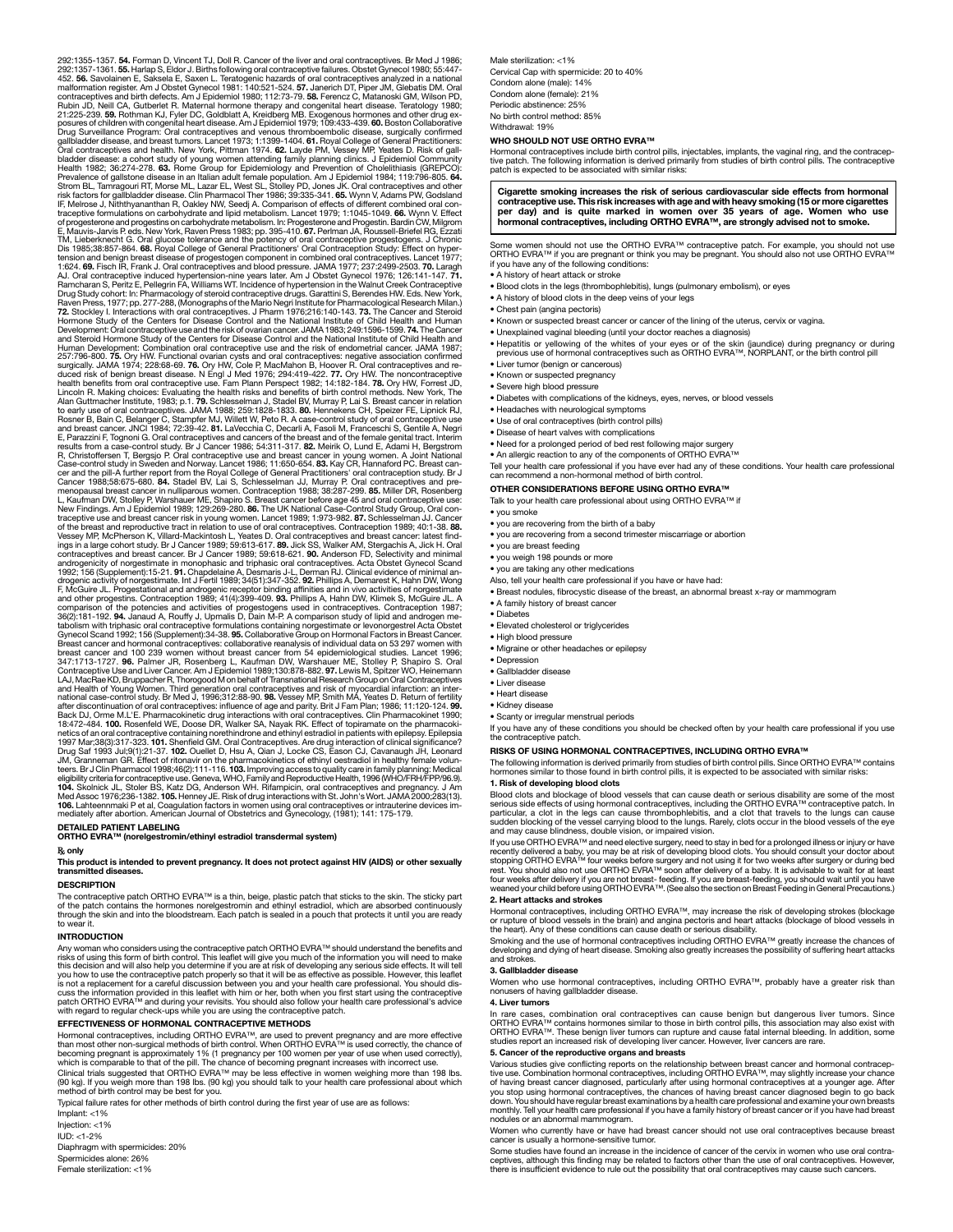## **ESTIMATED RISK OF DEATH FROM A BIRTH CONTROL METHOD OR PREGNANCY**

All methods of birth control and pregnancy are associated with a risk of developing certain diseases that may lead to disability or death. An estimate of the number of deaths associated with different methods of birth control and pregnancy has been calculated and is shown in the following table. ORTHO EVRA™ is expected to be associated with similar risks as oral contraceptives:

# Annual Number of Birth-Related or Method-Related Deaths Associated With Control of Fertility Per 100,000 Nonsterile Women by Fertility Control Method According to Age

| Method of control<br>and outcome | $15 - 19$ | $20 - 24$ | $25 - 29$ | 30-34 | 35-39 | $40 - 44$ |
|----------------------------------|-----------|-----------|-----------|-------|-------|-----------|
| No fertility control             |           |           |           |       |       |           |
| methods*                         | 7.0       | 7.4       | 9.1       | 14.8  | 25.7  | 28.2      |
| Oral contraceptives              |           |           |           |       |       |           |
| non-smoker**                     | 0.3       | 0.5       | 0.9       | 1.9   | 13.8  | 31.6      |
| Oral contraceptives              |           |           |           |       |       |           |
| smoker**                         | 2.2       | 3.4       | 6.6       | 13.5  | 51.1  | 117.2     |
| IUD**                            | 0.8       | 0.8       | 1.0       | 1.0   | 11.4  | 1.4       |
| Condom*                          | 1.1       | 1.6       | 0.7       | 0.2   | 0.3   | 0.4       |
| Diaphragm/                       |           |           |           |       |       |           |
| spermicide*                      | 1.9       | 1.2       | 1.2       | 1.3   | 2.2   | 2.8       |
| Periodic abstinence*             | 2.5       | 1.6       | 1.6       | 1.7   | 2.9   | 3.6       |

\*Deaths are birth-related \*\*Deaths are method-related

Adapted from H.W. Ory, ref. # 35.

In the above table, the risk of death from any birth control method is less than the risk of childbirth, except for<br>oral contraceptive users over the age of 35 who smokes limes served as the served for smoke. It can be see higher (117/100,000 women) than the estimated risk associated with pregnancy (28/100,000 women) in that age group. In 1989 an Advisory Committee of the FDA concluded that the benefits of low-dose hormonal contraceptive

use by healthy, non-smoking women over 40 years of age may outweigh the possible risks.

#### **WARNING SIGNALS**

If any of these adverse effects occur while you are using ORTHO EVRA™, call your doctor immediately:

• Sharp chest pain, coughing of blood, or sudden shortness of breath (indicating a possible clot in the lung) • Pain in the calf (indicating a possible clot in the leg)

- Crushing chest pain or tightness in the chest (indicating a possible heart attack)
- 
- Sudden severe headache or vomiting, dizziness or fainting, disturbances of vision or speech, weakness, or numbness in an arm or leg (indicating a possible stroke)
- Sudden partial or complete loss of vision (indicating a possible clot in the eye)
- · Breast lumps (indicating possible breast cancer or fibrocystic disease of the breast; ask your doctor or health care professional to show you how to examine your breasts)
- Severe pain or tenderness in the stomach area (indicating a possibly ruptured liver tumor)
- Severe problems with sleeping, weakness, lack of energy, fatigue, or change in mood (possibly indicating severe depression)
- Jaundice or a yellowing of the skin or eyeballs accompanied frequently by fever, fatigue, loss of appetite, dark colored urine, or light colored bowel movements (indicating possible liver problems)

## **SIDE EFFECTS OF ORTHO EVRA™**

## **1. Skin irritation**

Skin irritation, redness or rash may occur at the site of application. If this occurs, the patch may be removed<br>and a new patch may be applied to a new location until the next Change Day. Single replacement patches are<br>ava

#### **2. Vaginal bleeding**

Irregular vaginal bleeding or spotting may occur while you are using ORTHO EVRA™. Irregular bleeding may vary from slight staining between menstrual periods to breakthrough bleeding which is a flow much like a reg-<br>ular period. Irregular bleeding may occur during the first few months of contraceptive patch use but may also<br>oc on schedule. If the bleeding occurs in more than a few cycles or lasts for more than a few days, talk to your health care professional.

## **3. Problems wearing contact lenses**

If you wear contact lenses and notice a change in vision or an inability to wear your lenses, contact your health care professional.

## **4. Fluid retention or raised blood pressure**

Hormonal contraceptives, including the contraceptive patch, may cause edema (fluid retention) with swelling of the fingers or ankles and may raise your blood pressure. If you experience fluid retention, contact your health care professional.

#### **5. Melasma**

A spotty darkening of the skin is possible, particularly of the face. This may persist after use of hormonal contraceptives is discontinued.

#### **6. Other side effects**

The most common side effects of ORTHO EVRA™ include nausea and vomiting, breast symptoms, headache,<br>menstrual cramps, and abdominal pain. In addition, change in appetite, nervousness, depression, dizziness,<br>loss of scalp

## **GENERAL PRECAUTIONS**

## **1. Weight > 198 lbs. (90 kg)**

Clinical trials suggest that ORTHO EVRA™ may be less effective in women weighing more than 198 lbs. (90 kg) compared with its effectiveness in women with lower body weights. If you weigh more than 198 lbs. (90 kg) you should talk to your health care professional about which method of birth control may be best for you.

## **2. Missed periods and use of ORTHO EVRA™ before or during early pregnancy**

There may be times when you may not menstruate regularly during your patch-free week. If you have used ORTHO EVRA™ correctly and miss one menstrual period, continue using your contraceptive patches for the next cycle but be sure to inform your health care professional before doing so. If you have not used ORTHO EVRA™ as instructed and missed a menstrual period, or if you missed two menstrual periods in a<br>row, you could be pregnant. Check with your health care professional immediately to determine whether<br>you are pregnant.

There is no conclusive evidence that hormonal contraceptive use causes birth defects when taken acciden-<br>tally during early pregnancy. Previously, a few studies had reported that oral contraceptives might be associ-<br>ated w

## **3. While breast-feeding**

lf you are breast-feeding, consult your health care professional before starting ORTHO EVRA™. Hormonal<br>contraceptives are passed on to the child in the milk. A few adverse effects on the child have been reported,<br>including contraceptives may decrease the amount and quality of your milk. If possible, do not use combination<br>hormonal contraceptives such as ORTHO EVRA™ while breast-feeding. You should use a barrier method<br>of contraception since

# **4. Laboratory tests**

lf you are scheduled for any laboratory tests, tell your doctor you are using ORTHO EVRA™ since certain blood<br>tests may be affected by hormonal contraceptives.

#### **5. Drug interactions**

Certain drugs may interact with hormonal contraceptives, including ORTHO EVRA™, to make them less effective in preventing pregnancy or cause an increase in breakthrough bleeding. Such drugs include rifampin,<br>drugs used for epilepsy such as barbiturates (for example, phenobarbital), anticonvulsants such as topiramate<br>(T certain antibiotics. Tetracycline has been shown not to interact with ORTHO EVRA™. Pregnancies and break-<br>through bleeding have been reported by users of combined hormonal contraceptives who also used some<br>form of St. John

As with all prescription products, you should notify your health care professional of any other medications you<br>are taking. You may need to use a barrier contraceptive when you take drugs that can make ORTHO EVRA™ are taking. You<br>less effective.

#### **6. Sexually transmitted diseases**

ORTHO EVRA™ is intended to prevent pregnancy. It does not protect against HIV (AIDS) or other<br>sexually transmitted diseases such as chlamydia, genital herpes, genital warts, gonorrhea, hepatitis B, **and syphilis.**

## **HOW TO USE ORTHO EVRA™**



ORTHO EVRA™ keeps you from becoming pregnant by transferring hormones to your<br>body through your skin. The patch must stick securely to your skin in order for it to<br>work properly.

This method uses a 28 day (four week) cycle. You should apply a new patch each<br>week for three weeks (21 total days). You should not apply a patch during the fourth<br>week. Your menstrual period should start during this patch

Every new patch should be applied on the same day of the week. This day will be your 'Patch Change Day.' *For example, if you apply your first patch on a Monday, all of your patches should be applied on a Monday*. You should wear only one patch at a time.

## On the day after week four ends, you should begin a new four week cycle by applying a new patch.

**1**

**3**

**5**

**Save these instructions.**

# <u>ÎHHÎ</u>

If this is the **first time** you are using ORTHO EVRA™, **wait until the day you get your menstrual period.** *The day you apply your first patch will be Day 1. Your 'Patch Change Day' will be on this day every week*.

# **2**

**You may choose a first day start or Sunday start** • *for First Day start*: apply your first patch during the first 24 hours of your menstrual period.



CHOOSE ONE OPTION:

**OR**

<sup>or</sup><br>Sunday Start

# • for **Sunday** start: apply your first patch on the first Sunday after your menstrual<br>period starts. You must use back-up contraception, such as a condom, spermicide,<br>or diaphragm for the first week of your first cycle.

• *The day you apply your first patch will be Day 1. Your 'Patch Change Day' will be on this day every week.*

**Choose a place on your body to put the patch.** Put the patch on your buttock, abdomen, upper outer arm or upper torso, in a place where it won't be rubbed by tight clothing. Never put the patch on your breasts. To avoid i



Open the foil pouch by tearing it along the top edge **and** one side edge. Peel the foil pouch apart and open it flat.

You will see that the patch is covered by a layer of clear plastic. It is important to remove the patch **and** the plastic together from the foil pouch.

Using your fingernail, lift one corner of the patch and peel the patch **and** the plastic off the foil liner.



*Sometimes patches can stick to the inside of the pouch – be careful not to acciden-tally remove the clear liner as you remove the patch.*



Peel away half of the clear plastic and **be careful** not to touch the exposed sticky surface of the patch **with your fingers.**

## **7** Apply the sticky side of the patch to the skin you've cleaned and dried, then remove the other half of the clear plastic. Press firmly on the patch with the palm of your hand for 10 seconds, making sure the

edges stick well. Run your finger around the edge of the patch to make sure it is sticking properly.

Check your patch every day to make sure all the edges are sticking.



**8**

**C** cakedar **b Wear the patch for seven days** (one week). On your 'Patch Change Day,' Day 8,<br>
remove the used patch. Apply a new patch immediately. The used patch still contains<br>  $\mathbf{p}_{\mathbf{x}1}$  and **Solution** carefully